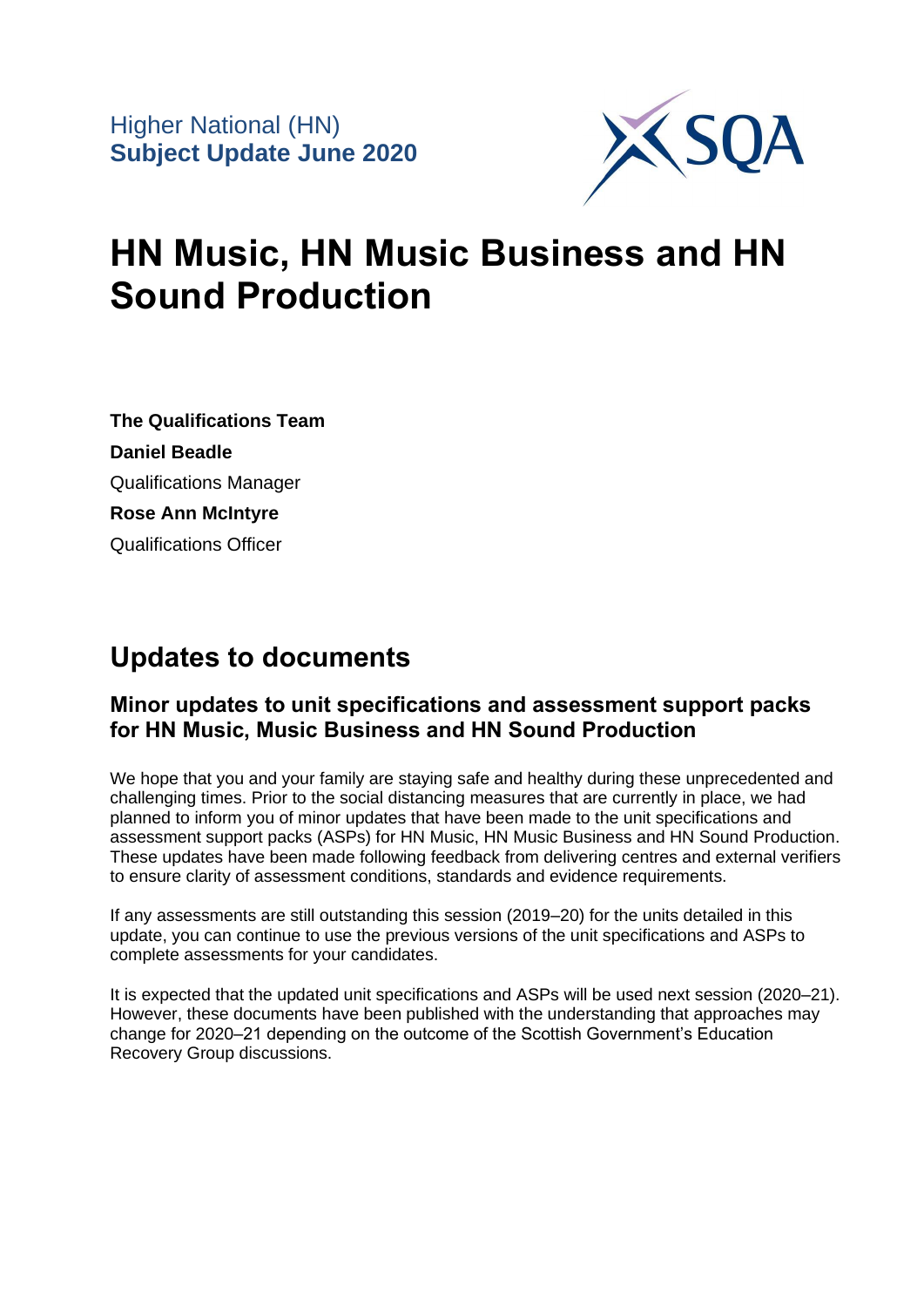### **HN Music**

The table below details the unit specifications and ASPs which have been updated for HN Music:

| <b>Unit code</b> | Unit title                                             | Unit<br>spec.<br>updated  | <b>ASP</b><br>updated | <b>Details</b>                                                                                                                        |
|------------------|--------------------------------------------------------|---------------------------|-----------------------|---------------------------------------------------------------------------------------------------------------------------------------|
| J01H 34          | <b>Music Business for</b><br>Musicians (SCQF level 7)  |                           |                       | Evidence requirements and assessment guidance updated for outcome 1 in<br>relation to the Copyright, Designs and Patents Act (1988).  |
| J01K 34          | Music First Study<br>Instrument (SCQF level 7)         | $\boldsymbol{\mathsf{x}}$ |                       | Supplementary files (backing tracks for bass guitar) have been updated as<br>specified in appendix B of the ASP.                      |
| J01R 35          | <b>Music First Study</b><br>Instrument (SCQF level 8)  | X                         |                       | Supplementary files (backing tracks for bass guitar, guitar and keyboard)<br>have been updated as specified in appendix B of the ASP. |
| J01N 35          | <b>Music Live Performance</b><br>(SCQF level 8)        | X                         |                       | Assessments 1 and 2 and associated guidance have been updated to<br>provide clarity on requirements.                                  |
| J01L 34          | <b>Music Theory</b><br>(SCQF level 7)                  | X                         |                       | Assessments 1 and 2 have been revised.                                                                                                |
| <b>JOMX 35</b>   | Music Theory<br>(SCQF level 8)                         | X                         |                       | A new ASP (first edition) has been published.                                                                                         |
| J0J4 34          | Music: Graded Unit 1<br>(SCQF level 7)                 |                           |                       | Details provided in the graded unit section of this update.                                                                           |
| J0J5 35          | Music: Graded Unit 2<br>(SCQF level 8)                 | $\checkmark$              |                       | Details provided in the graded unit section of this update.                                                                           |
| <b>JOMR 34</b>   | <b>Music: Vocal Ensemble</b><br>Singing (SCQF level 7) | X                         |                       | A new ASP (first edition) has been published.                                                                                         |

A new unit, J475 35 — Music: Improvisation (SCQF level 8), has been added to the optional section (list A) of the HNC and HND Music frameworks.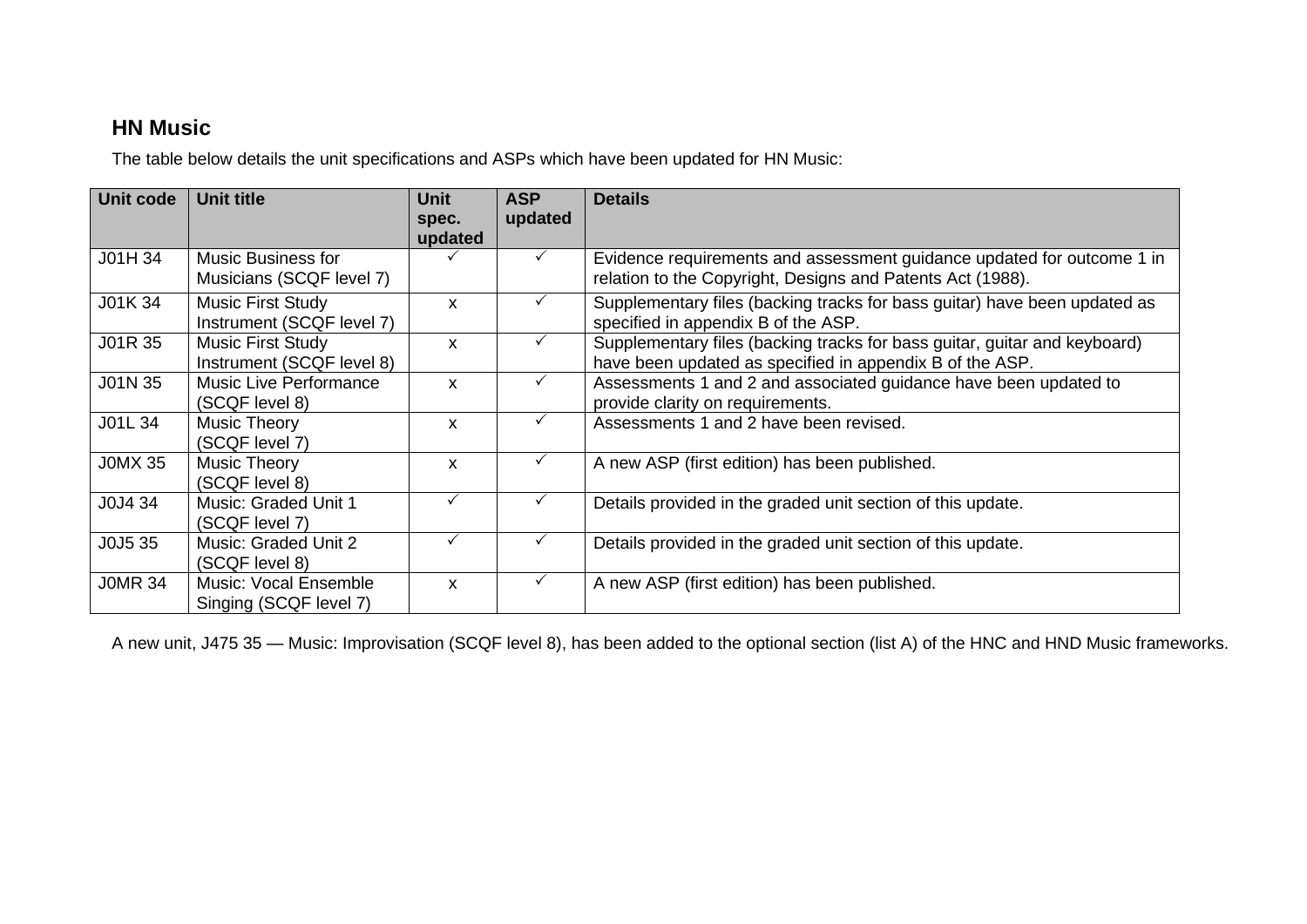## **HN Music Business**

The table below details the unit specifications and ASPs which have been updated for HN Music Business:

| Unit code | <b>Unit title</b>                                                            | <b>Unit</b><br>spec.<br>updated | <b>ASP</b><br>updated | <b>Details</b>                                                                                                                              |
|-----------|------------------------------------------------------------------------------|---------------------------------|-----------------------|---------------------------------------------------------------------------------------------------------------------------------------------|
| J0M1 34   | <b>Music Business: Artist</b><br>Management<br>(SCQF level 7)                |                                 |                       | Evidence requirements and associated guidance for outcome 2 have been<br>updated.                                                           |
| J0J2 34   | <b>Music Business: Graded</b><br>Unit 1 (SCQF level 7)                       |                                 |                       | Details provided in the graded unit section of this update.                                                                                 |
| J0J3 35   | <b>Music Business: Graded</b><br>Unit 2 (SCQF level 8)                       |                                 |                       | Details provided in the graded unit section of this update.                                                                                 |
| J0M8 34   | <b>Music Business: Music</b><br>Publishing (SCQF level 7)                    | X                               | ✓                     | Guidance for making an assessment decision for outcome 1 has been<br>updated in relation to collection societies and intellectual property. |
| J0M6 34   | <b>Music Business: Tour</b><br>Management<br>(SCQF level 7)                  | X                               | ✓                     | The assessment and guidance for making an assessment decision for<br>assessments 1, 2 and 3 have been updated.                              |
| J00X 34   | Music History: Genres,<br><b>Record Labels and Artists</b><br>(SCQF level 7) | ✓                               | ✓                     | The assessment and guidance for making an assessment decision for<br>assessment 2 has been updated.                                         |
| J00Y 34   | Music Industry<br>(SCQF level 7)                                             | ✓                               | ✓                     | Update made to the guidance on the approaches to assessment of this<br>unit and for BPI in outcome 1.                                       |
| J011 34   | Music Industry: Budgeting<br>and Accounts<br>(SCQF level 7)                  | X                               | ✓                     | Assessments 1, 2 and 3 have been revised. Supplementary files for<br>assessments 2 and 3 have also been updated.                            |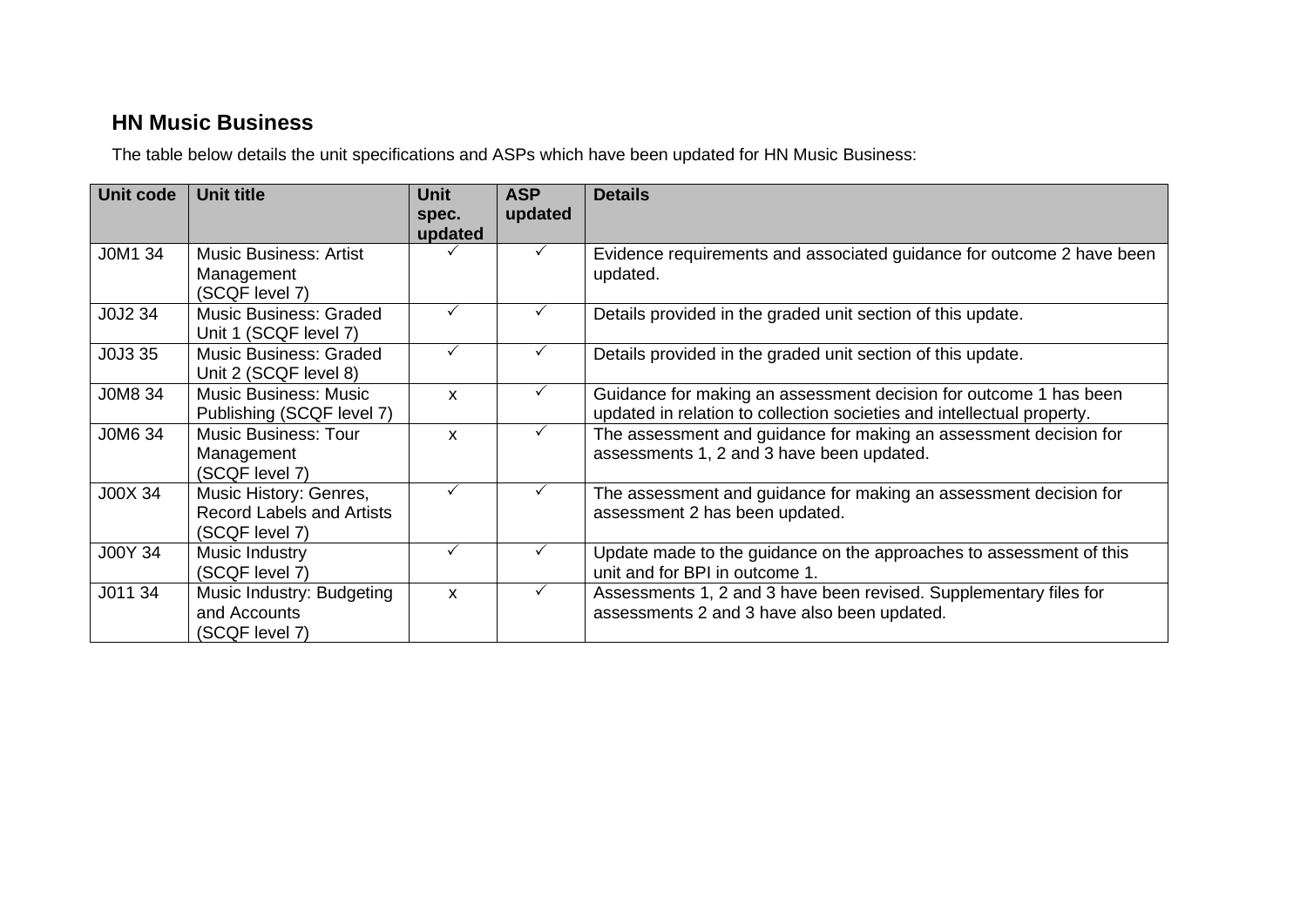## **HN Sound Production**

The table below details the unit specifications and ASPs which have been updated for HN Sound Production:

| <b>Unit code</b> | <b>Unit title</b>                                                        | <b>Unit</b><br>spec.<br>updated | <b>ASP</b><br>updated | <b>Details</b>                                                                                                                            |
|------------------|--------------------------------------------------------------------------|---------------------------------|-----------------------|-------------------------------------------------------------------------------------------------------------------------------------------|
| H1M3 34          | Audio Post Production: An<br>Introduction                                |                                 |                       | Updates to the assessment and suggested solution for outcome 1 to clarify<br>reference to 'key sound elements.'                           |
| J019 34          | Sound Production: Digital<br><b>Audio Workstations</b><br>(SCQF level 7) |                                 | X                     | Duplication of assessment of performing equalisation from knowledge and<br>skills and evidence requirements for outcomes 1 and 3 removed. |
| J01D 35          | Sound Production: Digital<br><b>Audio Workstations</b><br>(SCQF level 8) |                                 |                       | Evidence requirements for outcomes 1 and 4 have been updated.                                                                             |
| J0J0 34          | Sound Production: Graded<br>Unit 1 (SCQF level 7)                        |                                 |                       | Details provided in the graded unit section of this update.                                                                               |
| J0J1 35          | Sound Production: Graded<br>Unit 2 (SCQF level 8)                        |                                 |                       | Details provided in the graded unit section of this update.                                                                               |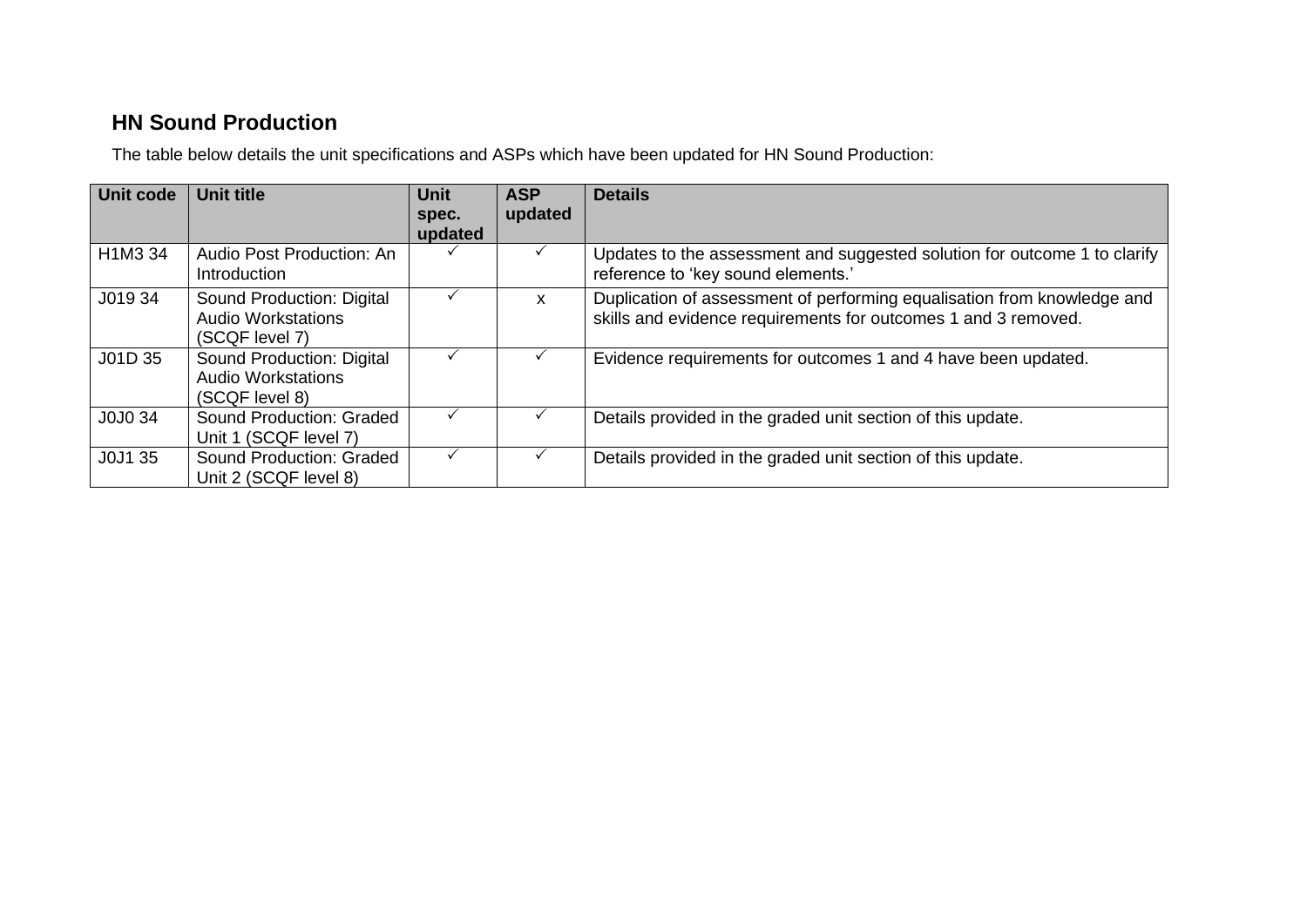### **Graded units**

#### **Grade related criteria**

In the creative industries, meeting set deadlines are crucial to ensure success. Delays or cancellations of performances and events can impact on many stakeholders. The grade related criteria for the graded units for HN Music, HN Music Business and HN Sound Production have now been updated to ensure candidates are focused to submit work in the timescales as set by centres.

To achieve a grade A for graded units 1 and 2, candidates must consistently meet deadlines set for each stage of the projects. If candidates do not consistently meet the deadlines set for some or all stages of the project, then the candidates should be awarded a grade B or C depending on the quality of the work submitted. Work that is of high quality but does not meet the deadlines set should not be awarded a grade A.

#### **Assessment support pack (ASPs)**

The 'suggested solution and making an assessment decision' sections in the ASPs for graded units 1 and 2 have been updated. For each stage, to achieve a pass, learners must achieve half of the available marks for each category of evidence as listed in the unit specifications.

The mark allocated to each category of evidence as detailed in the ASP indicates the weighting of that part of the project. For example, in Music: Graded Unit 1, the performance related elements are allocated more marks in comparison to the candidate's biography or CV. By allocating half marks to a category of evidence, this indicates the candidate is meeting minimum requirements. If it is not possible to allocate half marks, then the candidate can be given a re-assessment opportunity to allow them to meet the minimum requirements for that evidence category. It is a requirement that learners must meet the minimum evidence requirements for the planning stage before progressing to the developing stage and then the evaluating stage.

For stage 2 in graded unit 2, the weightings for the portfolio, presentation, interview and logbook have been adjusted slightly to allow half marks to be awarded to all categories of evidence (44% for portfolio, presentation and interview, and 16% for the logbook).

### **Links to documents**

**Unit specifications** are accessed via the [HN Unit Search](https://www.sqa.org.uk/sqa/controller?p_service=Front.searchHN&g=0&t=hn_unit&q=&r=&pContentID=411&pMenuID=117) facility.

You can find **assessment support materials** on the SQA Secure site, within the Performing Arts category, by using these links:

- $\triangleright$  [HN Music](https://secure.sqa.org.uk/secure/HN/HN_Sectors/Performing_Arts/HNC_HND_Music)
- ➢ [HN Music Business](https://secure.sqa.org.uk/secure/HN/HN_Sectors/Performing_Arts/HNC_HND_Music_Business)
- **▶ [HN Sound Production](https://secure.sqa.org.uk/secure/HN/HN_Sectors/Performing_Arts/HNC_HND_Sound_Production)**

#### **Links to group award pages**

- ➢ HN Music group award page:<https://www.sqa.org.uk/sqa/32175.html>
- ➢ HN Music Business group award page: <https://www.sqa.org.uk/sqa/32182.html>
- ➢ HN Sound Production group award page:<https://www.sqa.org.uk/sqa/32042.html>